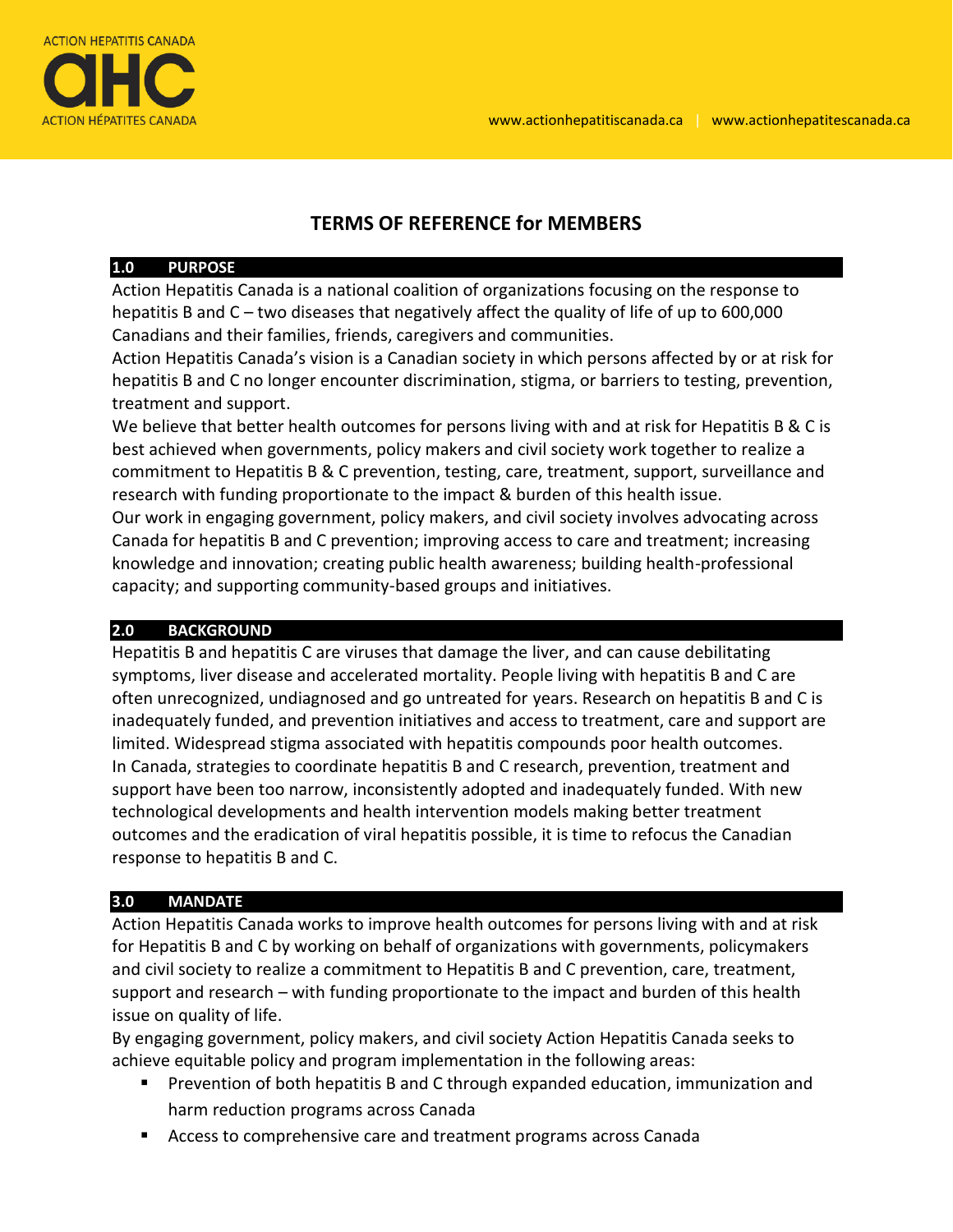

- **Increased knowledge and innovation through interdisciplinary research and surveillance** that monitors and reduces the burden of both hepatitis B and C on Canadians
- Awareness about risk factors, stigma and the need for testing among the at-risk groups, as well as the general population
- Recruitment, training and capacity development of qualified service providers and health professionals.
- Support for communities and community-based groups to develop, deliver and evaluate peer-driven initiatives.

These areas complement the six global "asks" formulated by the World Hepatitis Alliance, which are:

- Public recognition of chronic viral hepatitis as an urgent public health issue
- The appointment of an individual to lead Government strategy nationally
- **The development of a patient pathway for screening, diagnosis, referral and treatment**
- Clear, quantifiable targets for reducing incidence and prevalence
- Clear, quantifiable targets for reducing mortality
- Clear, quantifiable targets for screening

To find further explanation of our policy positions, please visit [www.actionhepatitiscanada.ca](http://www.actionhepatitiscanada.ca/)

## **4.0 MEMBERSHIP**

Membership in Action Hepatitis Canada is open to Canadian organizations committed to addressing hepatitis B and/or hepatitis C. Action Hepatitis Canada and each organizational member agree to a Memorandum of Understanding, which outlines the following terms:

- Members agree to support the mandate of Action Hepatitis Canada as outlined in this Terms of Reference
- Members receive a report annually prior to the Annual General Meeting on Action Hepatitis Canada activities
- Members receive a work-plan outline for Action Hepatitis Canada activities in the coming year after the Annual General Meeting
- Members are encouraged to nominate representatives from their organization to vacant positions on the Steering Committee, and are entitled to one (1) vote in the Steering Committee election
- The Steering Committee commits to contact members prior to initiating public/external action, such as but not limited to lobbying elected government representatives or launching advocacy campaigns so that members are aware of actions being taken. Action Hepatitis Canada members are encouraged to promote our activities with their own members to generate additional support.